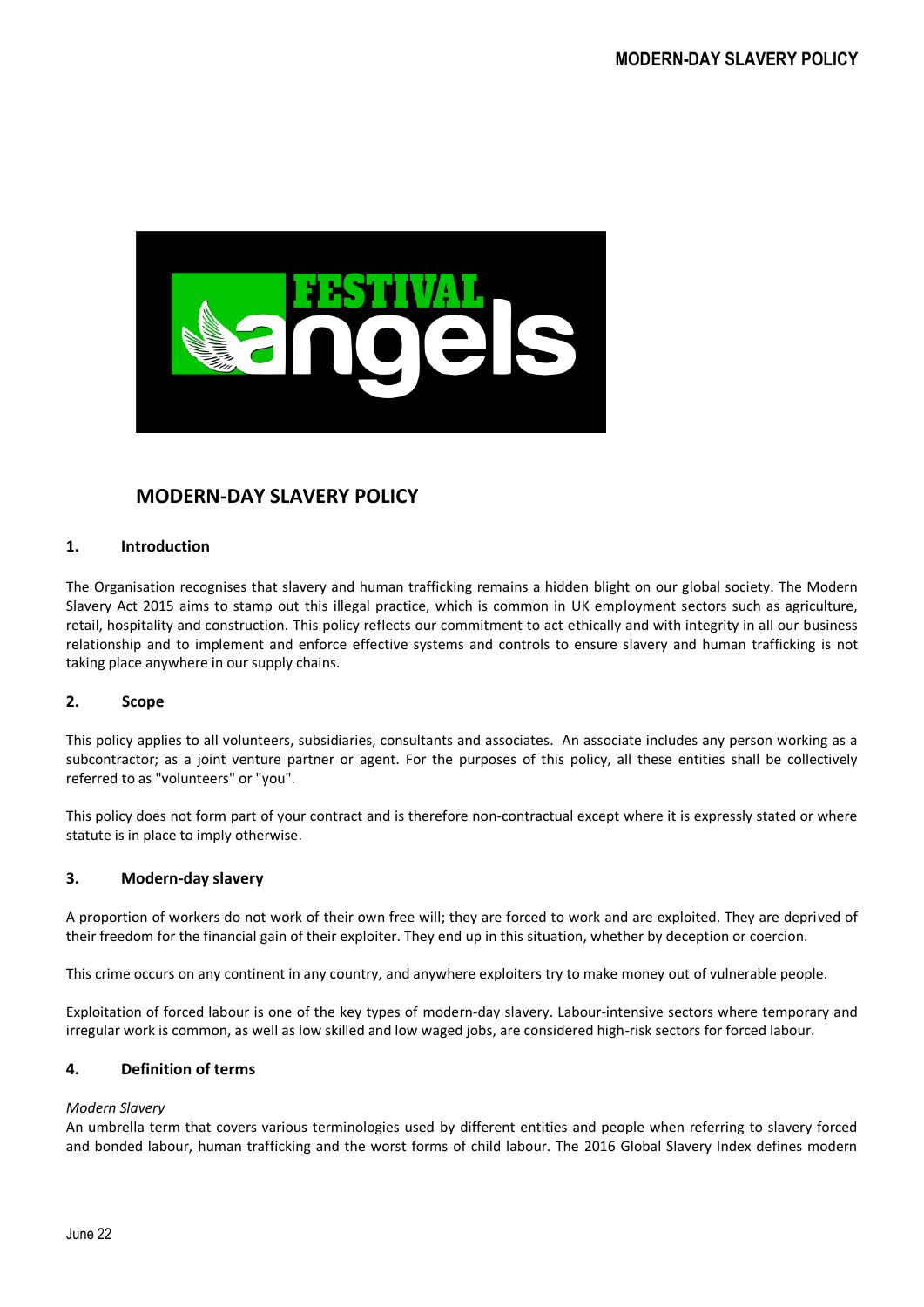slavery as "situations of exploitation that a person cannot refuse or leave because of threats, violence, coercion, abuse of power or deception".

#### *Human trafficking*

The act of recruitment, transportation, transfer, harbouring or receipt of persons through the threat or use of force or other forms of coercion, abduction, fraud, deception, the abuse of power or a position of vulnerability, or the giving or receiving of payments or benefits to achieve the consent of a person having control over another person for exploitation.

#### *Exploitation*

Taking unfair advantage of another person in a work situation, where the element of 'unfairness' is established against a benchmark established in law.

#### *Forced labour*

All work which is exacted from any person under the menace of any penalty and for which the person has not offered themself voluntarily. The legal obligation of Companies in the UK is to prevent forced labour in their practices or supply chains.

## *Bonded labour or debt bondage*

Where a person has pledged their labour as security for a debt, where the fair value of that labour is not reasonably applied, ie. the person is tricked and trapped into working for very little or no pay. The debt is often a loan provided to cover the recruitment fee and travel to take up the role.

## **5. Risks**

The two main risks areas identified in the entertainments industry are labour and building materials.

## **6. Labour risks**

The sector is the most predisposed [to exploitation] because it has to subcontract. When you have a contractor who assigns a subcontractor, who will also appoint another subcontractor, who will try to earn as much money as possible, there is a higher potential for exploitation. At the end of the chain, some workers may be working and possibly living in a very precarious situation.

For anyone who wants to instigate a building or site build project, the risk of modern slavery begins with the hiring of the main contractor. Does the contractor comply with legal and social standards in the employment of its staff? Beyond that, and depending on the size of the project, does the contractor have appropriate policies and practices in place to prevent thirdparty contractors, such as labour providers, from using people in modern slavery conditions? Using labour providers can be a time-saving and cost-effective practice for both contractor and client, but human rights compliance should be part of decision-making. For larger projects, there are often many more tiers in the labour supply chain. The main contractor hires several subcontractors for different parts of the project. They, in turn, could use labour providers to supply workers for their sites or outsource some of their work to subcontractors. And this can involve many steps. The European Union Agency for Fundamental Rights draws attention to the fact that "workers from other countries employed on construction sites are often confronted with complicated and opaque legal situations involving labour brokers and subcontracting. This makes it difficult for them to understand their rights and against whom their claims should be directed. Hence the workers' practical means of understanding whether they have been paid in accordance with what was agreed, and therefore their ability to claim payments due to them, are fairly restricted, which places them at the mercy of employers."

# **7. Building material risks**

There is also a risk of modern slavery in the supply chain for the materials being used. Do the client and contractor know where all the materials come from, whether they buy them themselves or subcontractors purchased them?

There is also a risk beyond the supply chain's first tier. Who was involved in producing material such as bricks or windows, all the way back to the raw materials used?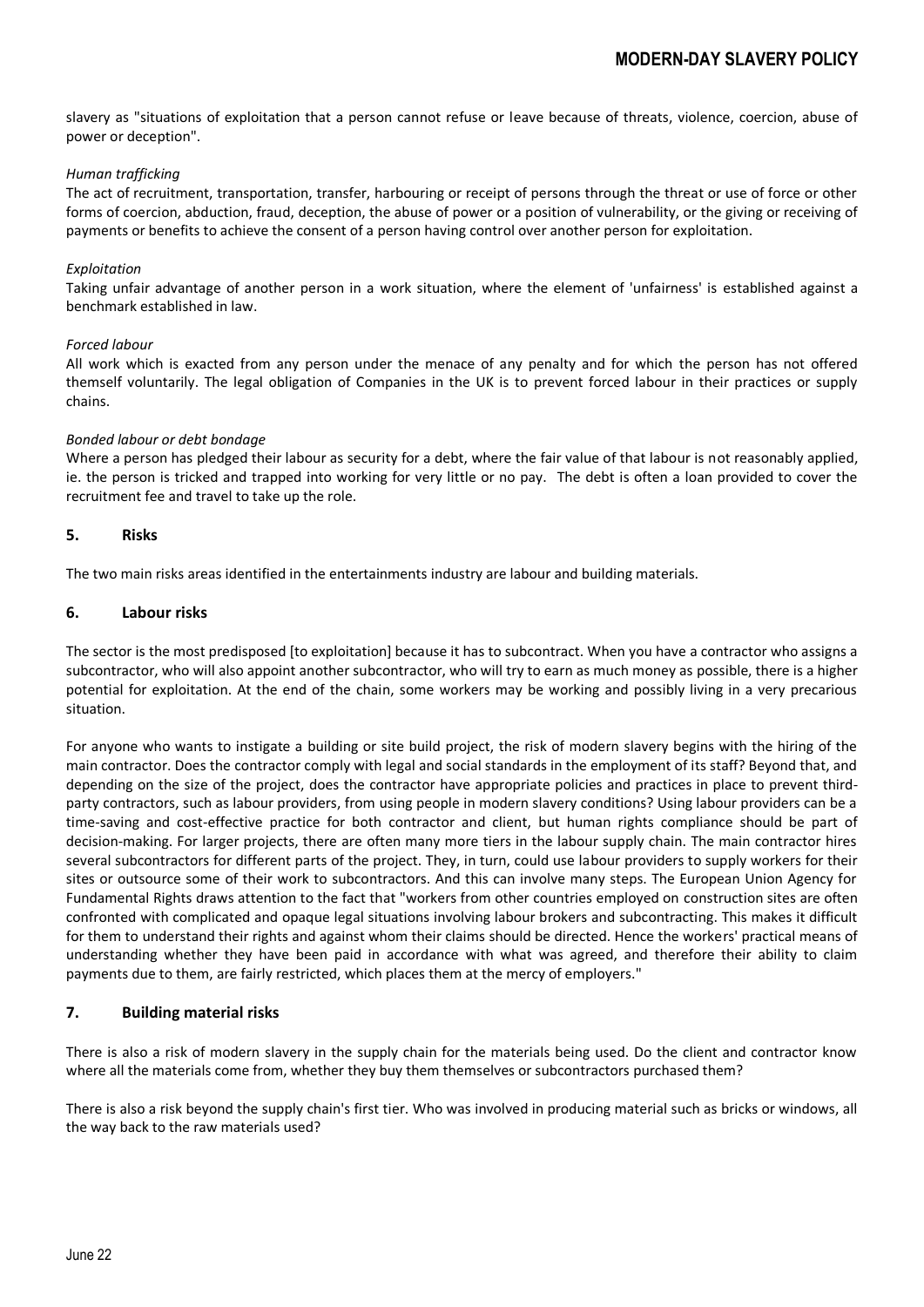Companies may unknowingly and unintentionally be supporting forced labour in their procurement of materials due to a lack of transparency in the full chain of vendors and suppliers. It is important the transparency is increased and that contractors require all levels in their supply chain to confirm their commitment to ethical working. Recent UK regulations by way of the Modern Slavery Act 2015 as well as new and evolving technologies to track supply chains are changing the landscape. Construction businesses are at risk of non-compliance with ethics laws encompassing modern slavery due to a lack of supply chain visibility.

# **8. What can we do?**

For example, while walking around a festival site, a project manager might notice some operatives acting as if scared, or who seem unwilling to draw attention to themselves. This might manifest itself at the start or end of the working day when a supervisor appears to be keeping an over-zealous watch on those being transported in a minibus. This is more likely to happen if a subcontractor is operating on a labour-only basis with non-skilled trades, such as labourers or the site clean-up gang.

Or you may also become aware of strange payment provisions being used where an individual site operative is not receiving money directly. If you are working in commercial management at contracting organisations are also more likely to be aware of such practices occurring on-site or in their direct supply chain.

In addition to remaining aware while on-site, people may have an opportunity to introduce suitable provisions at the point of contract design and formation to better monitor the condition and provision of on-site labour. It is, however, acknowledged that this might be of limited use when the abuse is taking place a long way down the labour supply chain. All managers are nevertheless under an obligation to report any suspicious activity to the GLAA. (Gangmasters and Labour Abuse Authority)

While the police do raid premises, usually those where the workers are living, a 2017 report from HM Inspectorate of Constabulary concluded that the introduction of the 2015 act has yet to lead to significant improvements in the police response. The report also noted that where the police addressed matters, there tended to be too much emphasis on safeguarding the victims rather than prosecuting the perpetrators of the crimes.

While many professionals do not control or are not responsible for the direct employment of labour, they should be alert to such practices happening on-site and raise any concerns with the GLAA.

Any suspicious activity or concern can be reported confidentially to Moira Conlon on 07719 465594

# **9. Corporate policy**

The Organisation will achieve the aims of this policy by our initiative to identify and mitigate risk in the following ways (But not limited to):-

- more stringent vetting and investigation of our supply chain (contractors, sub-contractors, policies, contracts)
- continually audit & review our practices for checking that all volunteers are paid at least the minimum wage and have the right to work in the UK
- encouragement of the reporting of concerns and the protection of whistleblowers
- not knowingly providing to support or dealing with any business involved in slavery or human trafficking
- operating zero tolerance to slavery and human trafficking and expecting all those in our supply chain and contractors to comply with these standards
- to ensure a high level of understanding of the risks of modern slavery and human trafficking in our supply chains and our business, we provide training to relevant members of staff.

We use the following key performance indicators (KPIs) to measure how effective we have been to ensure that slavery and human trafficking is not taking place in any part of our business or supply chains:

- completion of audits by Directors
- use of labour monitoring and payroll systems; and